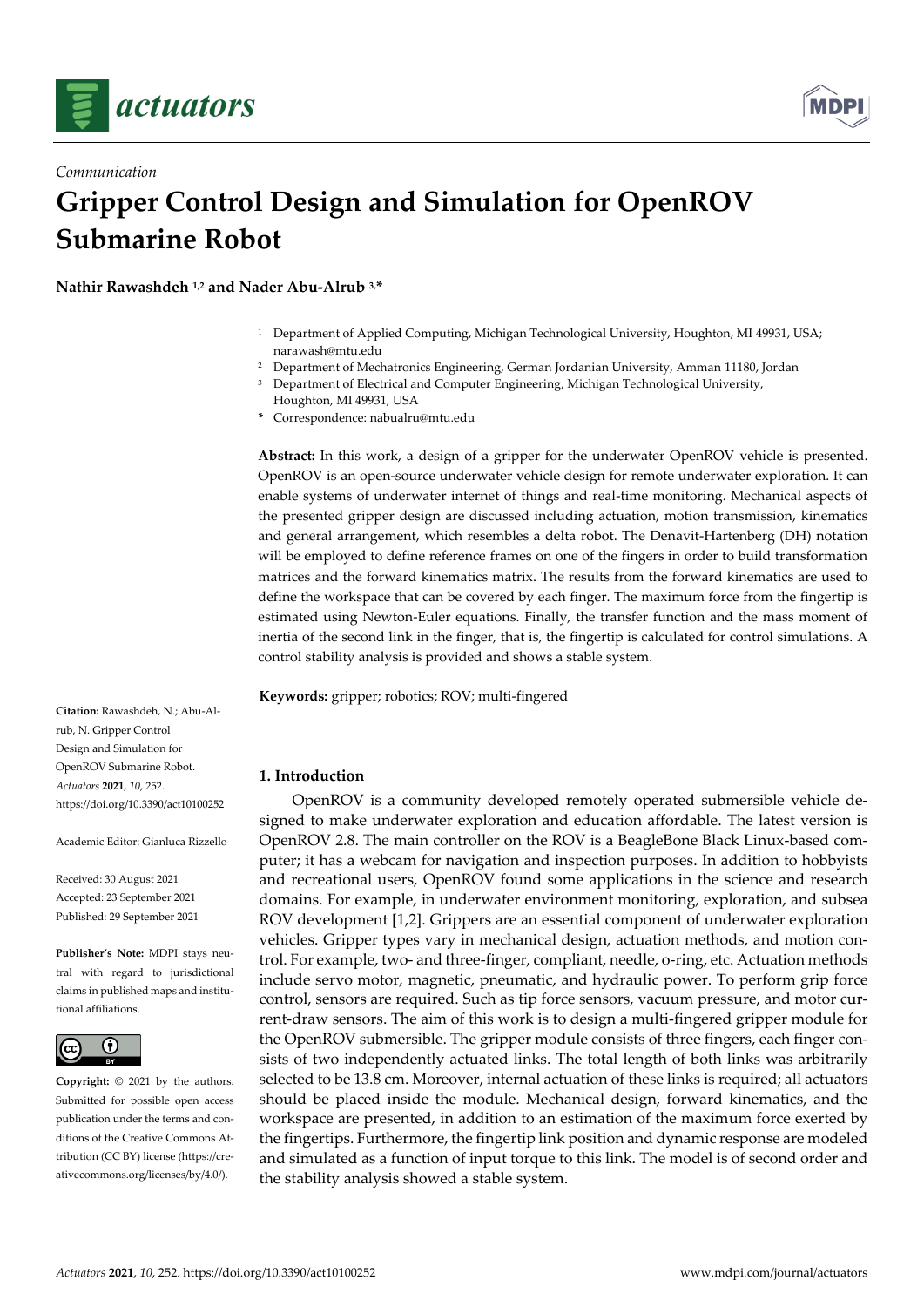#### **2. Related Work**

OpenROV is an open-source low-cost tele-robotic submarine developed to ease subsea exploration. It is controlled by a portable groundstation connected via a tether to the submarine and powered using onboard batteries. The OpenROV has dimensions of 15  $\times$ 20 × 30 cm and weighs 2.6 kg. It has a camera with audio input, LED lights, and can dive to a maximum depth of 100 m. In general, an end effector is a device attached at the moving end of the manipulator. It allows a robot to interact with the outside environment and perform its functions. An end effector could be a welding torch, a paint sprayer, or a gripper, for example. Robotic grippers have been the subject of extensive research over the past decades [3–5].

One way to categorize grippers is to divide them into rigid grippers and compliant grippers. Rigid grippers employ a wide range of mechanisms to grasp the target object. These mechanisms include: linkage type; gear and rack type; cam-actuated type; screwdriven type; rope and pulley type [4]. For feedback, a rigid gripper may rely on haptics, an external visual system, or mounted cameras on the robotic manipulator. An example of the latter is the eye-in-hand design [6]. Rigid grippers have diverse applications including industrial, space, agricultural, and many others [7,8].

On the other hand, compliant grippers, which have been the focus of great research efforts recently, use different approaches to grasp fragile objects or objects of unknown shape. Examples of compliant grippers are numerous. Some designs employ fingers with multiple links that surround and conform to the shape of the object. Other designs rely on the particle jamming phenomena [5]. Moreover, some gripper designs utilize soft actuators, nano-generators, and other NEMS components based on piezoelectric and magnetic properties of special materials to achieve soft and flexible compliance with the shape of the target objects [9,10]. For increased versatility and adaptability, some designs use a combination of rigid and soft modules in addition to using soft material to protect sensitive objects that will be grasped [11].

Other compliant designs depend on a combination of grasping methods, pinch grasping, and suction grasping. For example, a five-fingered gripper with a palm and suction cups at the tip of each finger as presented in Ref. [12]. Tendon wires are also widely used in compliant grippers. The researchers of [13] present a two-fingered, flexible joint, variable stiffness gripper and tendon wire with interpenetrating phase composites (IPCs) materials. Furthermore, improved grasp adaptability could be attained by using a soft pneumatic gripper with variable stiffness grip [14].

Most of the modern grippers in sensitive applications integrate tactile sensing and haptic feedback on the fingertips of the gripper and in some cases, data from external vision systems [15]. Another indirect method to measure the force at the tips of soft grippers is to infer it using a kinematic model. This approach is vital for medical applications where less invasive designs are required [16]. These technologies provide a way to control the forces exerted on the object and can be very important when the target object is fragile. An example of tactile sensing implementation using strain gauges is discussed in Ref. [17]; however, few compliant and soft gripper designs do not rely on haptic feedback to adjust to the shape and the needed force to grip food objects. They mostly rely on special mechanical linkage designs and current-based servo motor torque sensing and control [18]. The gripper designed in this work does not include force sensors on the tips, nor monitors the servo motor electrical current, even though this would be beneficial. Instead, the design assumed a camera installed at the bottom of the ROV for surveillance tasks and simultaneously serves as a system to monitor the gripper fingers and the moment the object has been grasped. This design is more cost-effective than installing tip sensors. Between the rigid and compliant grippers categories, "in-between" hybrid designs exist. These designs use flexible fingers or linkages with variable stiffness to accomplish an adaptive and firm grasp [19–22]. The AMADEUS project (Advanced Manipulator for Deep Underwater Sampling) is a great example of subsea robotics [23]. It included the design of a threefingered gripper with passive compliance where each finger consists of three elastic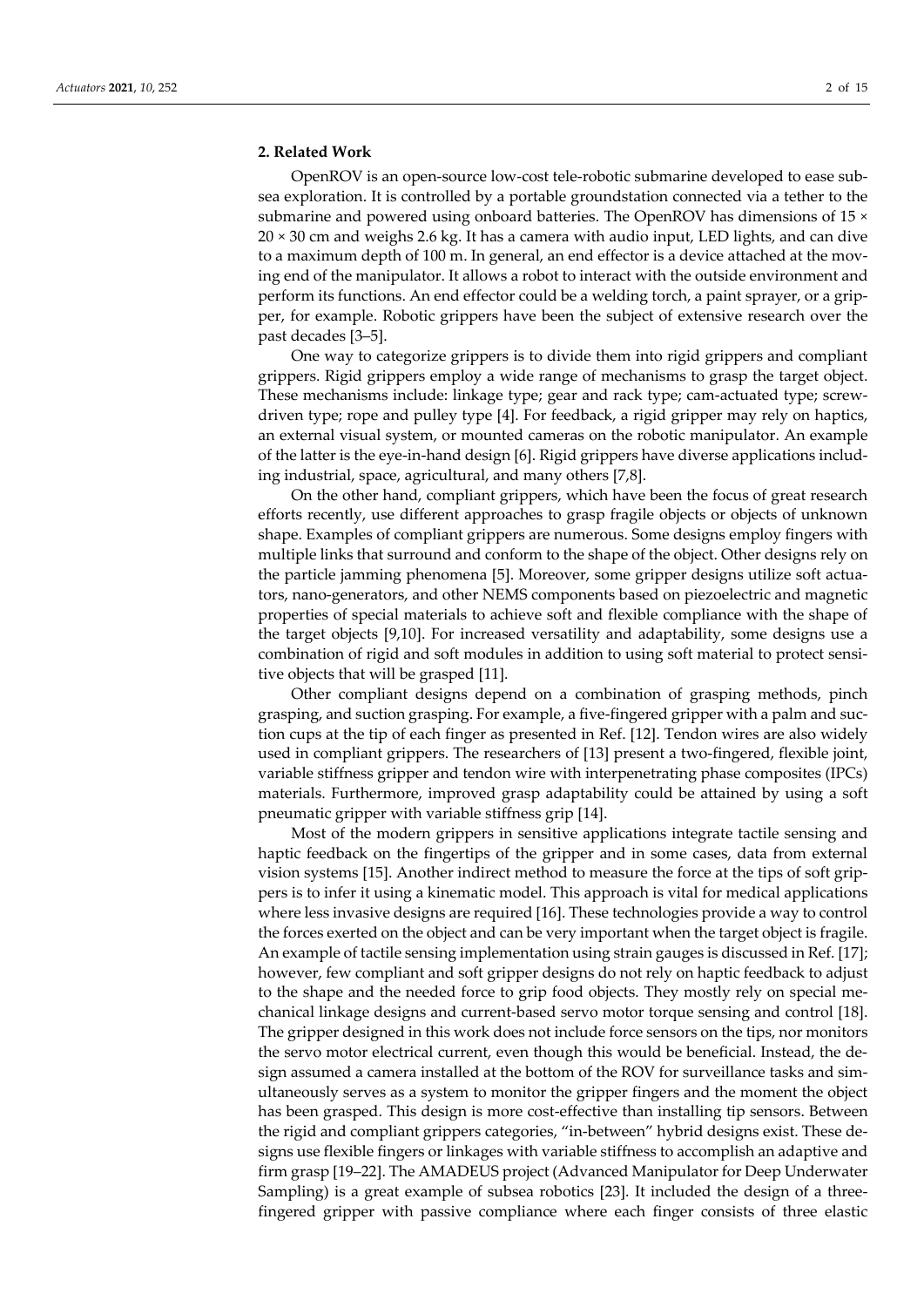cylindrical bellows. Utilizing different values of the hydraulic pressure for each bellow causes them to extend in different lengths, which in turn causes the finger to conform and grasp the object. The gripper also had haptic feedback via strain gauges on the tip of the fingers to sense the force.

The gripper design and simulation in this work differ in several ways from the reviewed systems. The three rigid servo-controlled links could use current sensing to measure grip force; however, the solution here is using image processing through an existing camera feed on the ROV belly. Since potential items on the seafloor can have varying weight, it makes sense to not rely on force sensors, since items might slip or get crushed if a certain target force is programmed. The design is similar to an inverted pick-and-place delta robot used in industry, but without the connecting plate that usually houses the end effector. An example end effector in the food industry may be air-suction based. In recent designs, the three links move independently and thus offer the agility of the delta robot and the ability to grip objects from different points in three dimensions.

## **3. Materials and Methods**

## *3.1. Mechanical Design*

The gripper module was attached to the underside of the OpenROV. This rigid-type gripper consists of three fingers; forming a three-points-of-contact grasp that provides a stable and firm grip on the targeted object. A camera and an LED light were placed inside the module facing downward. The camera acts as the sole sensor and provides the needed feedback about the target object position (Figure 1a). The module also housed the batteries required to power its electrical components. The battery model used was the MV5450 Multi-Voltage LiPo Battery Pack from MAXAmp in two parallel cells configuration. The controller used was the Raspberry PI 3. The Raspberry PI controller is sufficient for this application and it is already being used in underwater applications (the main controller for OpenROV Trident is Raspberry PI 3) [24]. Two servo motors were used for each finger, the first motor was fixed to the module and will actuate link  $L_1$ . The second motor was mounted on link  $L_1$  (i.e., it will move with  $L_1$ ), the motion was transmitted from the second motor to the axis of rotation of link  $L_2$  via a chain-sprocket mechanism. The chain ran inside link  $L_1$ , and the two sprockets had the same diameter. Figure 1b illustrates this configuration. Since the first motor would be carrying the second motor, a reasonably smaller motor was selected to actuate the link  $L_2$ . The selected motors were HITEC HS-645 and HS-81 micro servo. The links  $(L_1 \text{ and } L_2)$  and the module body were fabricated using cast acrylic, which is known for its suitability for water applications, the density of acrylic was 1200 kg/m<sup>3</sup>. SolidWorks mass analysis was used to estimate the masses of these parts. Table 1 is the bill of materials. It estimates the total cost and mass of the design.

| Component                 | Qty. | Cost(S) | $Cost($ \$) | Mass (g) (Each) | Mass $(g)$ (To- |
|---------------------------|------|---------|-------------|-----------------|-----------------|
|                           |      | (Each)  | (Total)     |                 | tal)            |
| Raspberry PI 3 Controller | 1    | 40      | 40          | 42              | 42              |
| Standard OpenROV Camera   | 1    | 55      | 55          | 20              | 20              |
| LED light                 | 1    | 20      | 20          | 10              | 10              |
| Battery                   | 2    | 50      | 100         | 131             | 262             |
| Servo motor #1            | 3    | 28.59   | 85.77       | 55.2            | 165.6           |
| Servo motor #2            | 3    | 14.5    | 43.5        | 16.44           | 49.32           |
| Housing                   | 1    |         |             | 270             | 270             |
| Link 1                    | 3    |         |             | 25              | 75              |
| Link 2                    | 3    |         |             | 16.9            | 50.7            |
| Sprocket                  | 6    |         |             | 1               | 6               |
| Chain                     | 3    |         |             | 50              | 150             |
| Total                     |      |         | 344.27      |                 | 1100.62         |

**Table 1.** Bill of materials.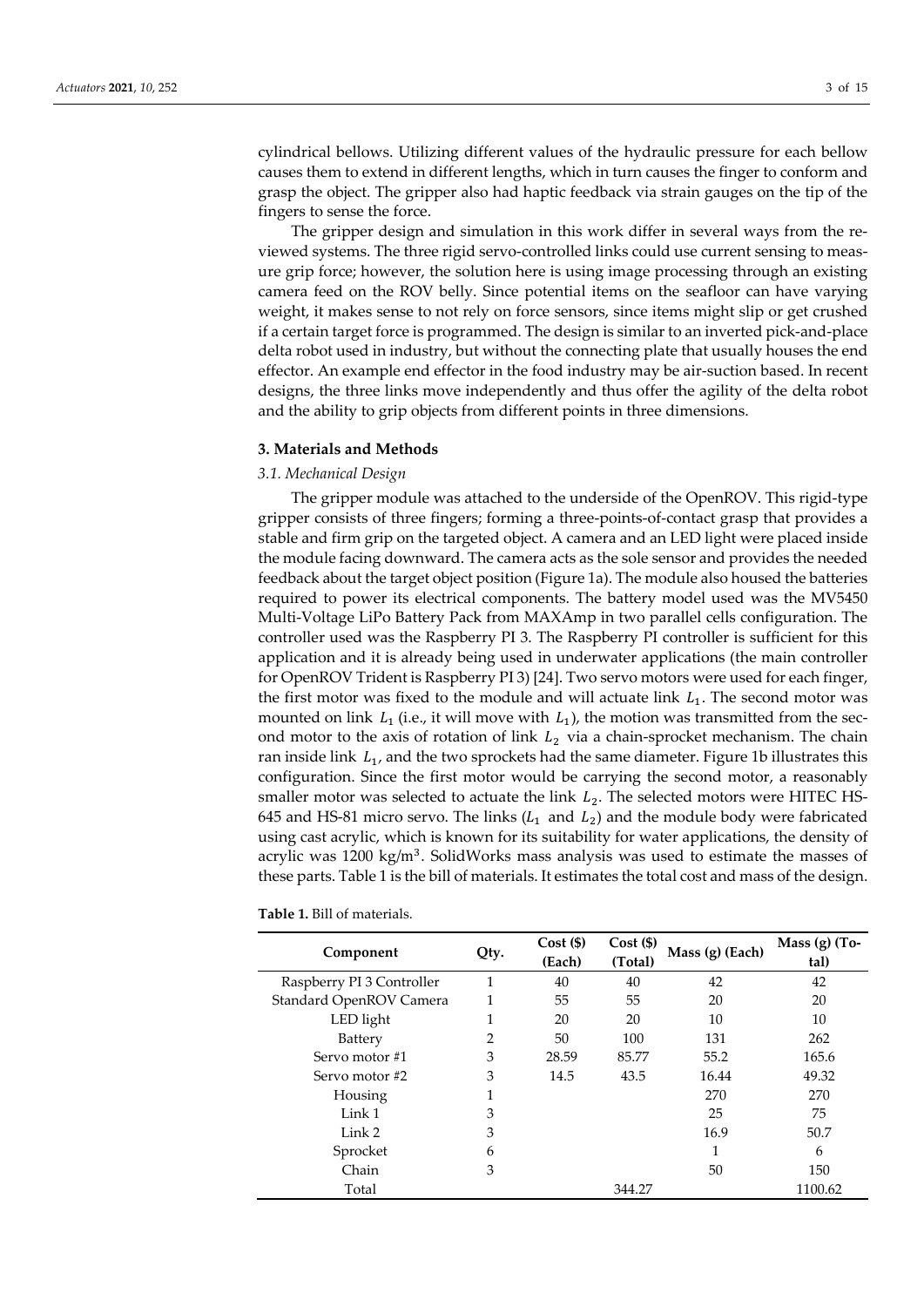

**Figure 1.** Gripper module (elastic seal not shown). (**a**) overall view of the gripper module. (**b**) motion transmission mechanism.

#### *3.2. Forward Kinematics*

Four reference frames were attached to the finger in order to determine the DH parameters and calculate the forward kinematics. The first reference frame  $RF_0$  was placed in the origin of the first joint,  $Z_0$  was aligned with the joint axis.  $X_0$  was the perpendicular line between  $Z_0$  and  $Z_1$ .  $Y_0$  were determined using the right-hand rule.  $RF_0$  was the global origin. The second reference frame  $RF_1$  coincided with  $RF_0$  but it was free to rotate with link  $L_1$ ,  $Z_1$  was aligned with the joint axis and  $X_1$ was the perpendicular line between  $Z_1$  and  $Z_2$ .  $Y_1$  was determined using the right-hand rule. The third reference frame  $RF_2$  was attached to link  $L_2$ ,  $Z_2$  was aligned with the rotation axis and  $X_2$  was the perpendicular line between  $Z_2$  and  $Z_3$ .  $Y_2$  was determined using the right-hand rule.

The last reference frame  $RF_3$  is placed on the far end of the second link  $L_2$  (i.e., the tip of the finger or the point of contact with the grasped object). For simplicity,  $Z_3$  will be parallel to  $Z_2$  and  $X_3$  will be aligned with  $X_2$ . Figure 2. Shows these reference frames along with some important dimensions.



**Figure 2.** Reference frames and dimensions on  $L_1$  and  $L_2$ . ( $\theta_2 \approx 15^{\circ}$ ).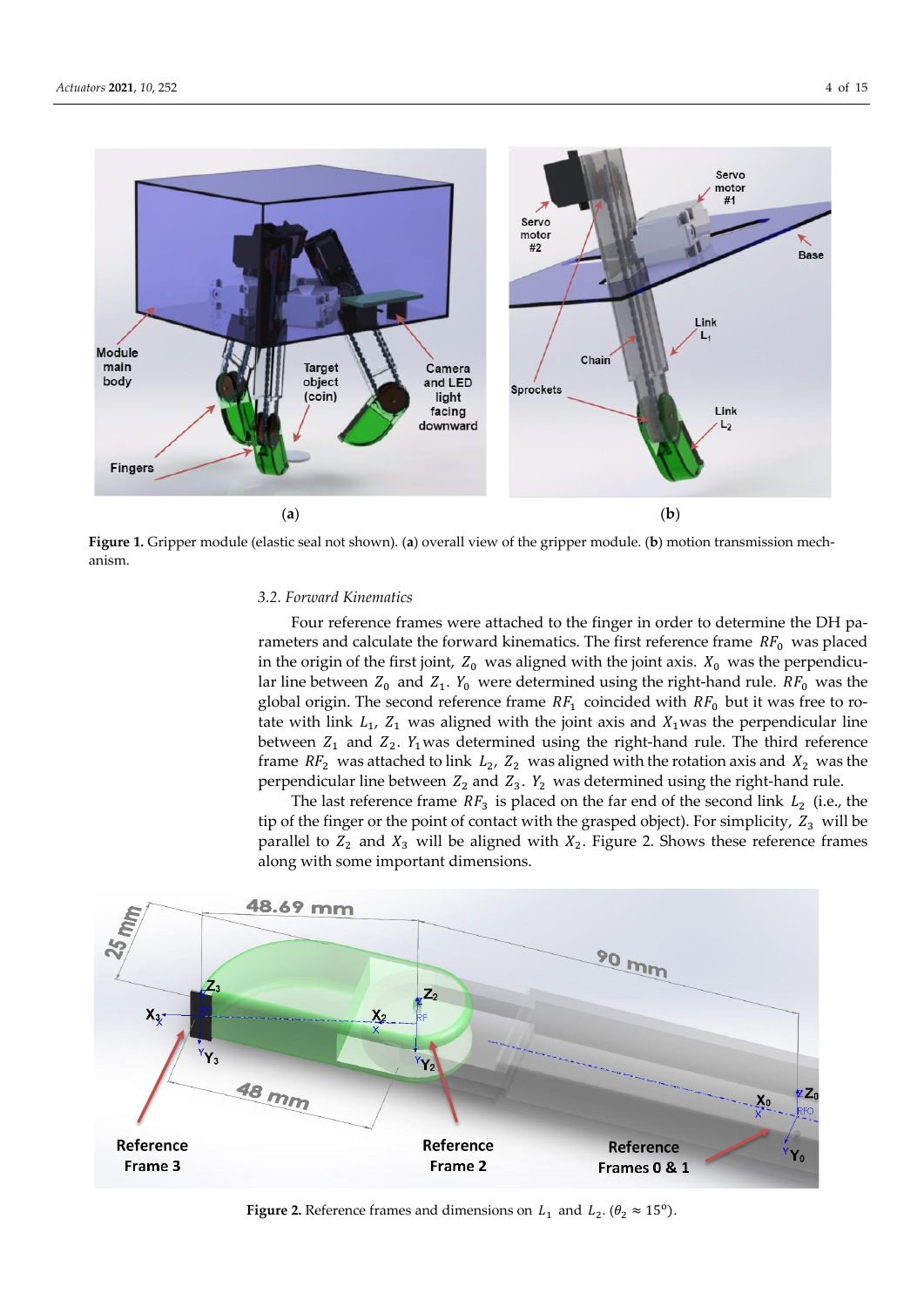The procedure for attaching the reference frames and the convention used with the DH parameters are adapted from [25]. Table 2 summarizes the DH parameters.

**Table 2.** summarizes the DH parameters.

| Link     | $\boldsymbol{u}$ | $\boldsymbol{\mu}$ |                             |
|----------|------------------|--------------------|-----------------------------|
| <b>L</b> | 90 mm            |                    | $\theta_1$ (joint variable) |
| ப∽       | 48.69 mm         |                    | $\theta_2$ (joint variable) |

The homogeneous transformation matrix is given in (1):

$$
{}^{i-1}T_i = \begin{bmatrix} c\theta_i & -s\theta_i & 0 & a_{i-1} \\ s\theta_i c\alpha_{i-1} & c\theta_i c\alpha_{i-1} & -s\alpha_{i-1} & -s\alpha_{i-1}d_i \\ s\theta_i s\alpha_{i-1} & s\theta_i c\alpha_{i-1} & c\alpha_{i-1} & c\alpha_{i-1}d_i \\ 0 & 0 & 0 & 1 \end{bmatrix}
$$
 (1)

After substituting the values from Table 2 in (1), we get the transformation matrices:

$$
{}^{0}T_{1} = \begin{bmatrix} c\theta_{1} & -s\theta_{1} & 0 & 0 \\ s\theta_{1} & c\theta_{1} & 0 & 0 \\ 0 & 0 & 1 & 0 \\ 0 & 0 & 0 & 1 \end{bmatrix}
$$
 (2)

$$
{}^{1}T_{2} = \begin{bmatrix} c\theta_{2} & -s\theta_{2} & 0 & 90\\ s\theta_{2} & c\theta_{2} & 0 & 0\\ 0 & 0 & 1 & 0\\ 0 & 0 & 0 & 1 \end{bmatrix}
$$
 (3)

$$
{}^{2}T_{3} = \begin{bmatrix} 1 & 0 & 0 & 48.69 \\ 0 & 1 & 0 & 0 \\ 0 & 0 & 1 & 0 \\ 0 & 0 & 0 & 1 \end{bmatrix}
$$
 (4)

Multiplying these matrices will give the final transformation matrix which relates the coordinates of the tip of the finger to the coordinates of the global origin:

$$
{}^{0}T_{3} = \begin{bmatrix} c(\theta_{1} + \theta_{2}) & -s(\theta_{1} + \theta_{2}) & 0 & r_{14} \\ s(\theta_{1} + \theta_{2}) & c(\theta_{1} + \theta_{2}) & 0 & r_{24} \\ 0 & 0 & 1 & 0 \\ 0 & 0 & 0 & 1 \end{bmatrix}
$$
(5)

where:

$$
r_{14} = 48.69 \cos(\theta_1 + \theta_2) + 90 \cos \theta_1 \tag{6}
$$

$$
r_{24} = 48.69 \sin(\theta_1 + \theta_2) + 90 \sin \theta_1 \tag{7}
$$

*3.3. Workspace*

The workspace is the area that can be covered by the manipulator, it can be illustrated by knowing the forward kinematics and the joint limits of the manipulator.

The joint limits are specified by the actuator limits and the physical design of the links. The motors used in this work were capable of doing full rotation, so the only limitation imposed was to prevent collision between different parts of the gripper. Therefore, reasonable joints limits were assumed here: for the first joint,  $-30^{\circ} \le \theta_1 \le 30^{\circ}$ ; for the second joint,  $-90^{\circ} \le \theta_2 \le 90^{\circ}$ .

A MATLAB script was written to plot the workspace for one finger Figure 3. The script scanned these joint limits and using  $(6)$  and  $(7)$  it computed all the possible x and y coordinates. It also plotted the finger in four different poses:

- 1. Lower limit:  $\theta_1 = -30^{\circ}, \theta_2 = -90^{\circ}$
- 2. Upper limit:  $\theta_1 = 30^{\circ}, \theta_2 = 90^{\circ}$
- 3. Fully extended:  $\theta_1 = 0^\text{o}, \theta_2 = 0^\text{o}$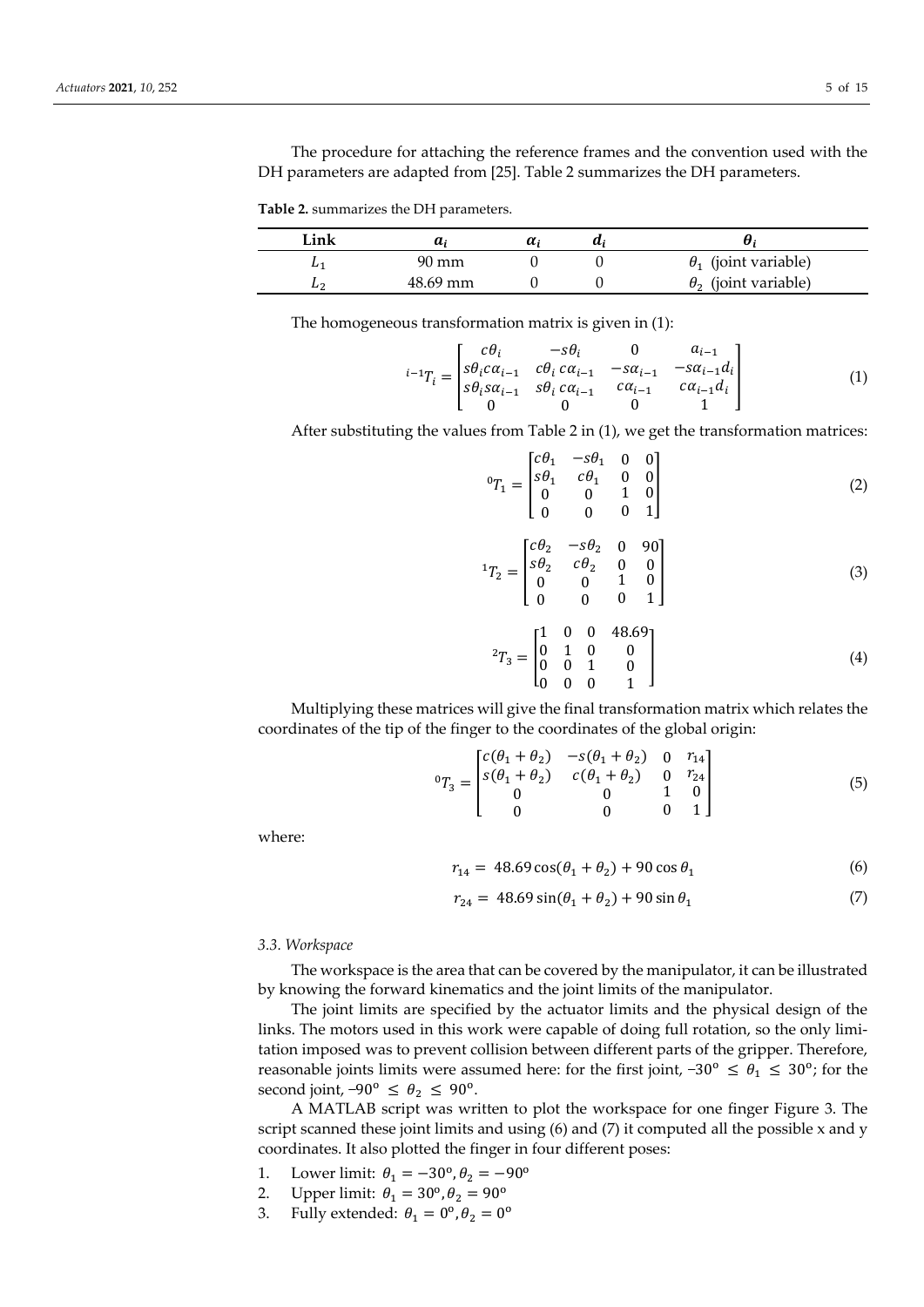

4. Random pose:  $\theta_1 = 22^{\circ}, \theta_2 = 63^{\circ}$ 

Figure 3. The workspace of a single finger. four selected poses are shown.

#### *3.4. Force Analysis*

The objective of this force analysis is to estimate the maximum force exerted by the finger at its tip when fully extended.

Newton–Euler's equations were used to calculate the linear and angular velocities of each link, and the propagation of these velocities from one link to the next. At a later stage, the linear velocity of the fingertip was used to calculate the force applied by the finger [25].

Equations (8)–(10) were applied iteratively for  $i = 0 \rightarrow 2$ .

$$
{}^{i+1}\omega_{i+1} = {}^{i+1}R^i\omega_i + \dot{\theta}_{i+1}{}^{i+1}\hat{Z}_{i+1}
$$
 (8)

$$
{}^{i+1}\dot{\omega}_{i+1} = {}^{i+1}{}_{i}R^{i}\dot{\omega}_{i} + {}^{i+1}{}_{i}R^{i}\omega_{i} \times \dot{\theta}_{i+1}{}^{i+1}\hat{Z}_{i+1} + \ddot{\theta}_{i+1}{}^{i+1}\hat{Z}_{i+1}
$$
(9)

$$
{}^{i+1}\dot{v}_{i+1} = {}^{i+1}{}_{i}R({}^{i}\dot{\omega}_{i} \times {}^{i}P_{i+1} + {}^{i}\omega_{i} \times ({}^{i}\omega_{i} \times {}^{i}P_{i+1}) + {}^{i}\dot{v}_{i}
$$
\n(10)

$$
{}^{i+1}F_{i+1} = m {}^{i+1} \dot{v}_{i+1} \tag{11}
$$

Since  $RF_0$  is stationary,  ${}^0\omega_0$ ,  ${}^0\dot{\omega}_0$ , and  ${}^0\dot{\nu}_0$  are all zeros. The angular velocities are:

$$
{}^{1}\omega_{1} = {}^{1}_{0}R^{0}\omega_{0} + \dot{\theta}_{1} {}^{1}\hat{Z}_{1} = \dot{\theta}_{1} \begin{bmatrix} 0 \\ 0 \\ 1 \end{bmatrix} = \begin{bmatrix} 0 \\ 0 \\ \dot{\theta}_{1} \end{bmatrix}
$$

$$
{}^{2}\omega_{2} = {}^{2}_{1}R^{1}\omega_{1} + \dot{\theta}_{2} {}^{2}\hat{Z}_{2} = \begin{bmatrix} c\theta_{2} & s\theta_{2} & 0 \\ -s\theta_{2} & c\theta_{2} & 0 \\ 0 & 0 & 1 \end{bmatrix} \begin{bmatrix} 0 \\ 0 \\ \dot{\theta}_{1} \end{bmatrix} + \dot{\theta}_{2} \begin{bmatrix} 0 \\ 0 \\ 1 \end{bmatrix} = \begin{bmatrix} 0 \\ 0 \\ \dot{\theta}_{1} + \dot{\theta}_{2} \end{bmatrix}
$$

 $RF_3$  and  $RF_2$  are located on the same link, they will have the same angular velocity:

$$
{}^3\omega_3 = {}^2\omega_2
$$

The angular accelerations:

$$
{}^{1}\dot{\omega}_{1} = {}^{1}_{0}R^{0}\dot{\omega}_{0} + {}^{1}_{0}R^{0}\omega_{0} \times \dot{\theta}_{1} {}^{1}\hat{Z}_{1} + \ddot{\theta}_{1} {}^{1}\hat{Z}_{1} = \ddot{\theta}_{1} \begin{bmatrix} 0 \\ 0 \\ 1 \end{bmatrix} = \begin{bmatrix} 0 \\ 0 \\ \ddot{\theta}_{1} \end{bmatrix}
$$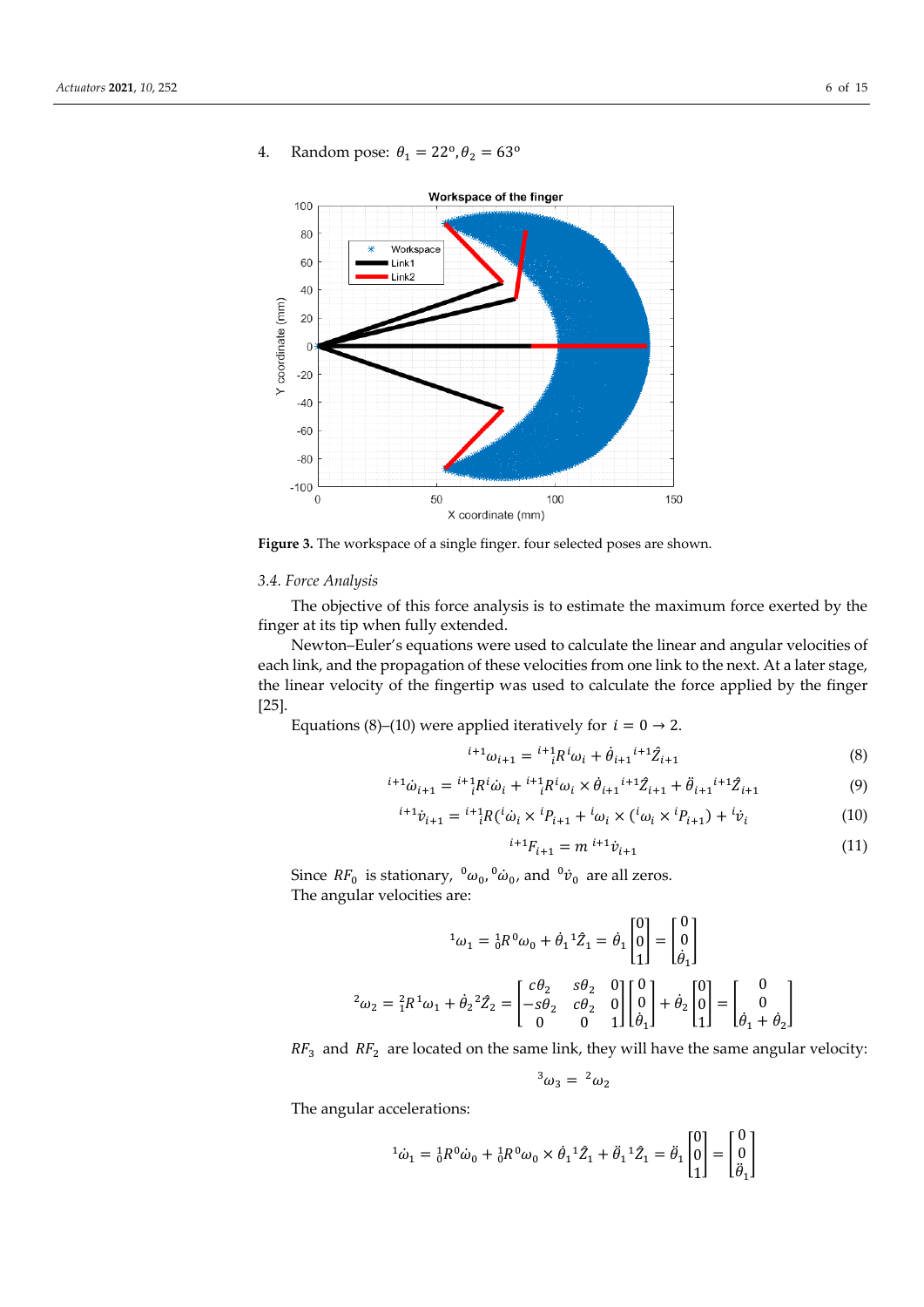$$
{}^{2}\dot{\omega}_{2} = {}^{2}_{1}R^{1}\dot{\omega}_{1} + {}^{2}_{1}R^{1}\omega_{1} \times \dot{\theta}_{2} {}^{2}\hat{Z}_{2} + \ddot{\theta}_{2} {}^{2}\hat{Z}_{2}
$$
\n
$$
= \begin{bmatrix} c\theta_{2} & s\theta_{2} & 0 \\ -s\theta_{2} & c\theta_{2} & 0 \\ 0 & 0 & 1 \end{bmatrix} \begin{bmatrix} 0 \\ 0 \\ \ddot{\theta}_{1} \end{bmatrix} + \begin{bmatrix} c\theta_{2} & s\theta_{2} & 0 \\ -s\theta_{2} & c\theta_{2} & 0 \\ 0 & 0 & 1 \end{bmatrix} \begin{bmatrix} 0 \\ 0 \\ \dot{\theta}_{1} \end{bmatrix} \times \dot{\theta}_{1} \begin{bmatrix} 0 \\ 0 \\ 1 \end{bmatrix}
$$
\n
$$
+ \ddot{\theta}_{2} \begin{bmatrix} 0 \\ 0 \\ 1 \end{bmatrix} = \begin{bmatrix} 0 \\ 0 \\ \ddot{\theta}_{1} + \ddot{\theta}_{2} \end{bmatrix}
$$
\n
$$
{}^{3}\dot{\omega}_{3} = {}^{2}\dot{\omega}_{2}
$$

The linear accelerations are:

$$
{}^{1}\dot{v}_{1} = {}^{1}_{0}R({}^{0}\dot{\omega}_{0} \times {}^{0}P_{1} + {}^{0}\omega_{0} \times ({}^{0}\omega_{0} \times {}^{0}P_{1}) + {}^{0}\dot{v}_{0} = \begin{bmatrix} 0 \\ 0 \\ 0 \end{bmatrix}
$$
  
\n
$$
{}^{2}\dot{v}_{2} = {}^{2}_{1}R({}^{1}\dot{\omega}_{1} \times {}^{1}P_{2} + {}^{1}\omega_{1} \times ({}^{1}\omega_{1} \times {}^{1}P_{2}) + {}^{1}\dot{v}_{1})
$$
  
\n
$$
= \begin{bmatrix} {}^{c}\theta_{2} & {}^{6}\theta_{2} & 0 \\ -s\theta_{2} & {}^{c}\theta_{2} & 0 \\ 0 & 0 & 1 \end{bmatrix} \begin{bmatrix} 0 \\ 0 \\ \ddot{\theta}_{1} \end{bmatrix} \times \begin{bmatrix} 90 \\ 0 \\ \dot{\theta}_{1} \end{bmatrix} \times \begin{bmatrix} 0 \\ 0 \\ \dot{\theta}_{1} \end{bmatrix} \times \begin{bmatrix} 90 \\ 0 \\ \dot{\theta}_{1} \end{bmatrix}
$$
  
\n
$$
+ \begin{bmatrix} 0 \\ 0 \\ 0 \end{bmatrix} = \begin{bmatrix} -90\dot{\theta}_{1}^{2}c\theta_{2} + 90\ddot{\theta}_{1}c\theta_{2} \\ 90\dot{\theta}_{1}^{2}s\theta_{2} + 90\ddot{\theta}_{1}c\theta_{2} \\ 0 \end{bmatrix}
$$
  
\n
$$
{}^{3}\dot{v}_{3} = {}^{3}_{2}R({}^{2}\dot{\omega}_{2} \times {}^{2}P_{3} + {}^{2}\omega_{2} \times ({}^{2}\omega_{2} \times {}^{2}P_{3}) + {}^{2}\dot{v}_{2})
$$
  
\n
$$
= \begin{bmatrix} 1 & 0 & 0 \\ 0 & 1 & 0 \\ 0 & 0 & 1 \end{bmatrix} \begin{bmatrix} 0 \\ 0 \\ \ddot{\theta}_{2} \end{bmatrix} \times \begin{bmatrix} 48.69 \\ 0 \\ \dot{\theta}_{2} \end{bmatrix} + \begin{bmatrix} 0 \\ 0 \\ \dot{\theta}_{2} \end{bmatrix} \times \begin{bmatrix} 0 \\ 0 \\ \dot{\theta}_{2} \end{bmatrix} \times \begin{bmatrix}
$$

We wanted to calculate the force when the finger is fully extended (i.e.,  $\theta_1 = \theta_2 = 0$ ).  $\dot{\theta}_1$  and  $\dot{\theta}_2$  are the angular velocities for the servo motors driving the links, these values can be found in the datasheets, both servos can do 4 rad/s. The angular acceleration of the motors  $\ddot{\theta}_1$  and  $\ddot{\theta}_2$  were assumed to be 0.5 rad/s<sup>2</sup>. Substituting these values in the previous result and using (11); the maximum force exerted by the fingertip equals:

$$
{}^{3}F_{3} = m {}^{3}\dot{v}_{3} = \frac{16.9}{1000} \begin{bmatrix} -4.5562 \\ 0.0937 \\ 0 \end{bmatrix} = \begin{bmatrix} -0.0770 \\ 0.0016 \\ 0 \end{bmatrix} \text{N}
$$

This vector represents the maximum force magnitude and orientation with  $RF_3$  as the frame of reference.

#### *3.5. Moment of Inertia of L<sup>2</sup>*

In order to calculate the mass moment of inertia of link  $L_2$ , it was treated as a composite body (i.e., consists of multiple segments). The moment of inertia for each segment labeled in Figure 4 was calculated and then shifted using the parallel axis theorem to the axis of rotation of link  $L_2$  (which is  $Z_2$  as shown in Figure 2).

The link was made of acrylic, which had a density  $\rho = 1200 \text{ kg/m}^3$ . The mass of each link equals:

$$
m_{k_1} = \rho \times 0.25 \pi r^2 h = \rho \pi 0.25 \times 25^2 \times 15 = 8.836 \text{ g}
$$
 (12)

$$
m_{k_2} = \rho \times w \times l \times d = \rho \times 25 \times 8 \times 15 = 3.6 \text{ g}
$$
 (13)

$$
m_{k_3}, m_{k_4} = \rho \times w \times l \times d = \rho \times 25 \times 15 \times 3 = 1.35 \text{ g}
$$
 (14)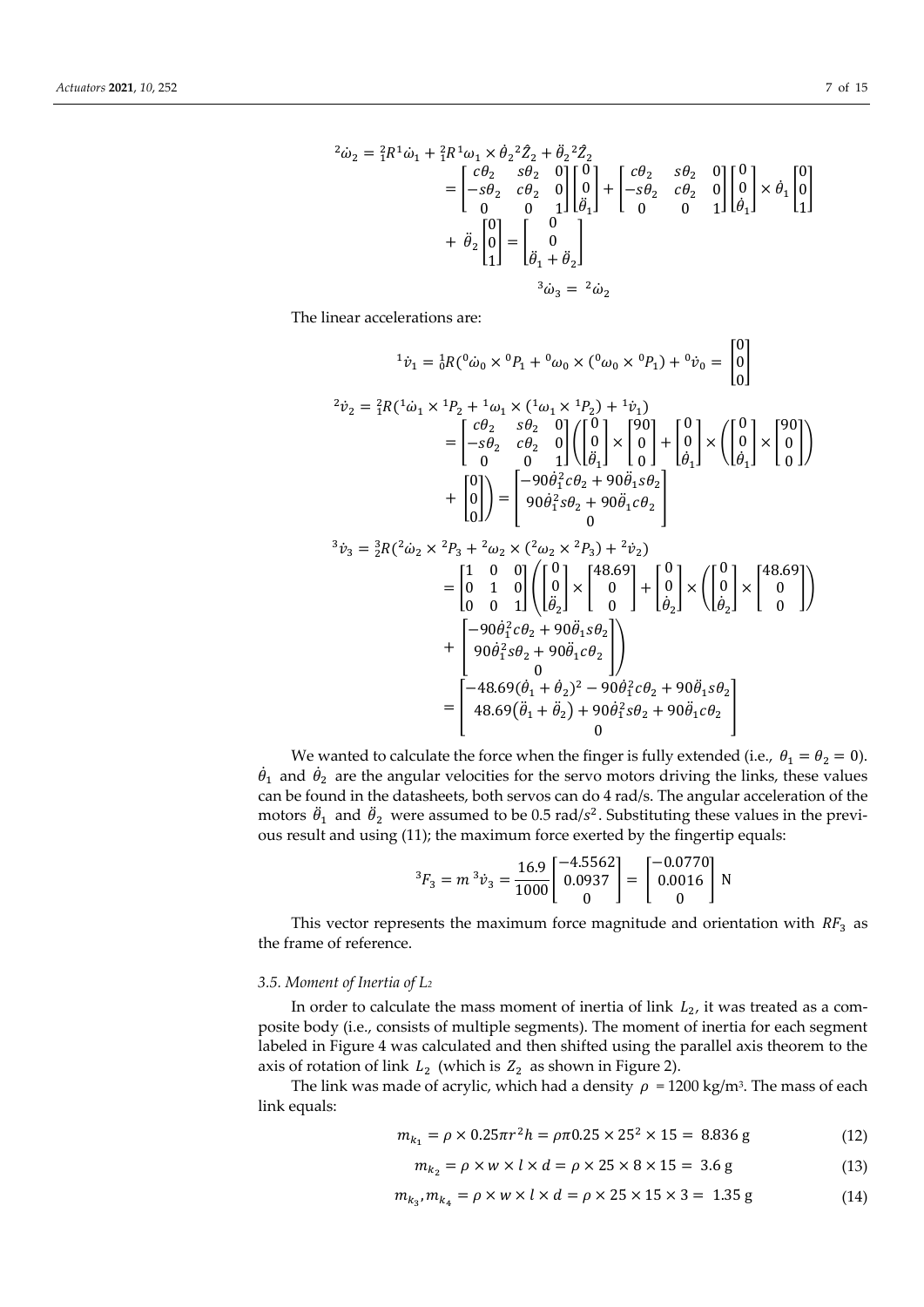$$
m_{k_5}, m_{k_6} = \rho \times 0.5\pi r^2 h = \rho \pi \times 0.5 \times 12.5^2 \times 3 = 0.884 \text{ g}
$$
 (15)

The formula for the moment of inertia for  $k_1$  is the same as for a cylinder ( $I =$ 1  $\frac{1}{2}$ M ×  $R^2$ ). However, this formula will give the moment of inertia with the center of the whole cylinder as the center of rotation. To correct this value, the parallel axis theorem will be used to move the axis to the centroid of the segment  $k_1$  first, then to the center of rotation of link  $L_2$ .

The centroid of a quarter of a circle is:

 $\rightarrow$ 

$$
\bar{x} = \bar{y} = \frac{4r}{3\pi} = 10.61 \text{ mm}
$$
 (16)

This can be used to calculate the distance between the center of the cylinder and the centroid  $d_c = 15$  mm and approximate the distance between the centroid and the center of rotation  $d_{k_1} = 33.61$  mm.

$$
I_{k_1} = 0.5mr^2 - md_c^2 + md_{k_1}^2
$$
 (17)

$$
\rightarrow 8.836(0.5 \times 25^2 - 15^2 + 33.61^2) = 10754.58 \text{ g.mm}^2
$$

 $k_2$  is a solid cuboid with its center moved from the center of rotation by  $d_{k_2}$ =19 mm.

$$
I_{k_2} = \frac{m}{12}(w^2 + l^2) + md^2
$$
 (18)

$$
\rightarrow \frac{3.6}{12}(25^2 + 8^2) + 3.6 \times 19^2 = 1506.3 \text{ g.mm}^2
$$

 $k_3$  and  $k_4$ are solid cuboid with their center moved from the center of rotation by  $d_{k_{3,4}}$ = 7.5 mm.

$$
I_{k_3} = I_{k_4} = \frac{m}{12} (w^2 + l^2) + md_{k_{3,4}}^2
$$
\n
$$
\frac{1.35}{12} (25^2 + 15^2) + 1.35 \times 7.5^2 = 171.56 \text{ g.mm}^2
$$
\n(19)

 $k_5$  and  $k_6$  can be treated as a cylinder whose axis of rotation is aligned with the center of rotation of the link:

$$
I_{k_5} = I_{k_6} = \frac{1}{2} M \times R^2
$$
 (20)

 $\rightarrow$  0.5  $\times$  0.884  $\times$  12.5<sup>2</sup> = 69.06 g. mm<sup>2</sup>

The total moment of inertia of link  $L_2$  around its axis of rotation  $Z_2$  is:

$$
I = I_{k_1} + I_{k_2} + I_{k_3} + I_{k_4} + I_{k_5} + I_{k_6} = 12742.12 \text{ g}.\text{mm}^2
$$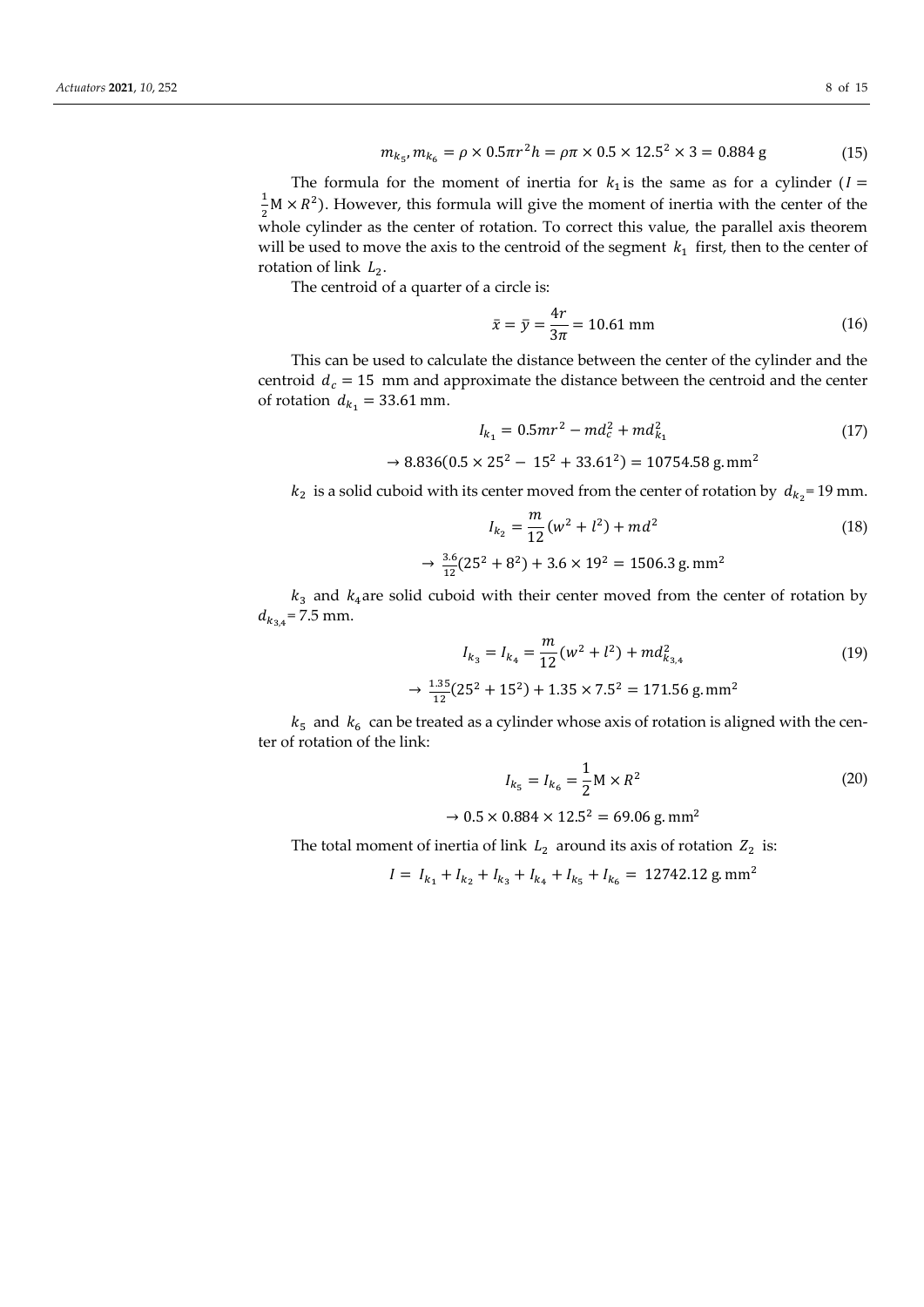

Figure 4. A 2D sketch of link  $L_2$  showing the top and side view along with the needed dimensions.

#### *3.6. Control of Link L<sup>2</sup>*

The first step in designing a controller for link  $L_2$  is to relate the rotation (output) to the applied torque by the motor (input).

This relation can be obtained by using Newton's second law:

$$
\Sigma T = I \ddot{\theta} \tag{21}
$$

By applying (21) around the axis of rotation of link  $L_2$  (i.e.,  $Z_2$ ):

$$
T_{input} - T_{water\ resistance} = I\ddot{\theta}
$$
 (22)

where  $T_{water resistance}$  is a rotational damping torque and has a damping coefficient  $ct =$ 0.05 N. m. s/rad. *I* is the previously calculated mass moment of inertia of link  $L_2$ . By rearranging the above equation:

$$
\rightarrow T_{input} = I\ddot{\theta} + ct\dot{\theta}
$$

Substituting the given values:

$$
\rightarrow T_{input} = 1.274 \times 10^{-5} \ddot{\theta} + 0.05 \dot{\theta} \tag{23}
$$

Equation (23) is the differential equation relating the angle and the torque.

To build a transfer function from (23), Laplace transform is to be obtained with zero initial conditions (i.e.,  $\dot{\theta}(0) = \ddot{\theta}(0) = 0$ ):

$$
T(s) = 1.274 \times 10^{-5} s^2 \Theta(s) + 0.05 s \Theta(s)
$$
 (24)

By rearranging (24) we get:

$$
\frac{\Theta(s)}{T(s)} = \frac{1}{1.274 \times 10^{-5} \text{ s}^2 + 0.05 \text{ s}}\tag{25}
$$

A Simulink model was built to simulate the control for link  $L_2$  Figure 5.

To simulate the action of the servo motor, a transfer function that represents its input/output characteristics is needed. Obtaining the transfer function of motors is often done experimentally, as the analytical method requires many details about the motor that might not be available, therefore, for the purpose of the simulation, a first-order transfer function for the motor was assumed: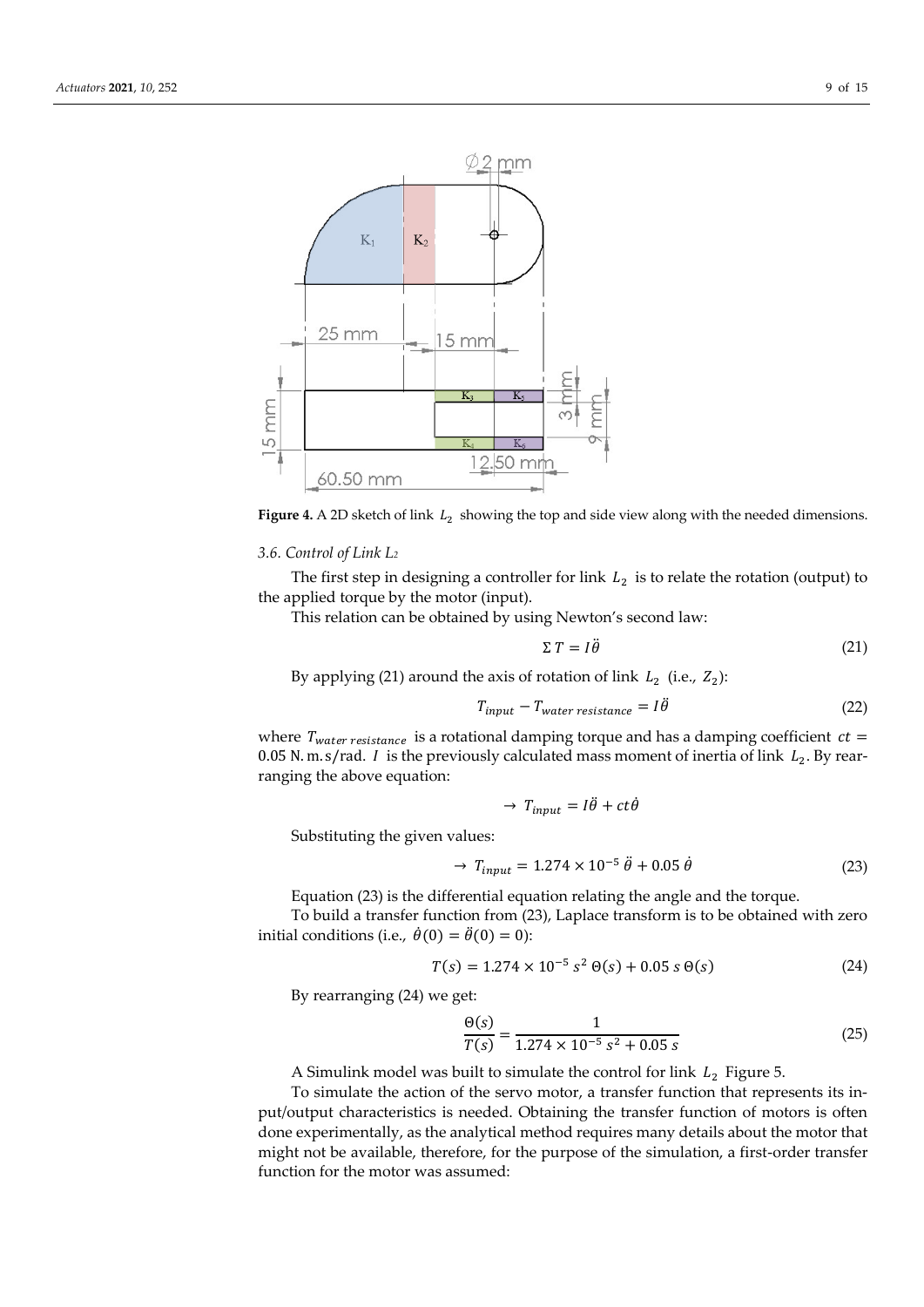$$
TF_{motor} = \frac{1}{1 \times 10^{-3} \text{ s} + 1 \times 10^{-2}}\tag{26}
$$

The transfer function of the motor (26) is implemented in the yellow block in the model (Figure 5), it receives its input (the control signal) from the PID controller block, its output is driving the transfer function for link  $L_2$ .

The blue block in the model is the transfer function for link  $L_2$  (25), its output is the rotation of the link in radians.

The control loop was closed in this design using a camera, that is, a camera would sense the position of the link and generate a feedback signal. A model for the camera measurement was not included in this simulation, it was assumed that the camera, using some image processing technique, will measure the position of the tips accurately.

This feedback signal was compared with the setpoint to generate the error signal, which drives the PID controller.

For the selection and tuning of the PID parameters  $(K_P, K_I, K_D, \text{and } N)$ , MATLAB PID tuner app was used. The parameters suggested by the application required some manual fine-tuning in order to get a near-perfect response. The final values are:  $(K_P = 0.01, K_I =$ 0.0122,  $K_p = 0.001$ ,  $N = 65$ ). These values are used in the PID block in the model Figure 5.



**Figure 5.** Simulink model for rotation control of link  $L_2$ .

#### *3.7. Controller Stability*

Stability analysis is an important part of control design; it ensures that the controller meets the performance requirements and is capable of sustaining reasonable modeling inaccuracies. While many advanced stability analysis methods are present in the literature [26–28], the standard stability approach was employed here due to the simplicity of the controller and the design. The stability of the system can be addressed by deriving the closed-loop transfer function using equation (27) after multiplying the transfer functions of the PID controller, the actuator, and the motor; and assuming unity feedback loop,

$$
H(s) = \frac{G(s)}{1 + G(s)}
$$
 (27)

Figure 6 shows the poles and zeros of the control system. Since all of them are located on the left side of the imaginary axis, the system is said to be stable. The zero close to the origin does not affect stability, only the magnitude of the system response. Figure 7 shows the root locus of those poles and zeros. Finally, Figure 8 is the bode plot of the closed-loop control system. The gain margin of the system is said to be virtually infinite, which is a result of second-order transfer function approximation. The phase margin is 161<sup>o</sup>, which indicates a stable system.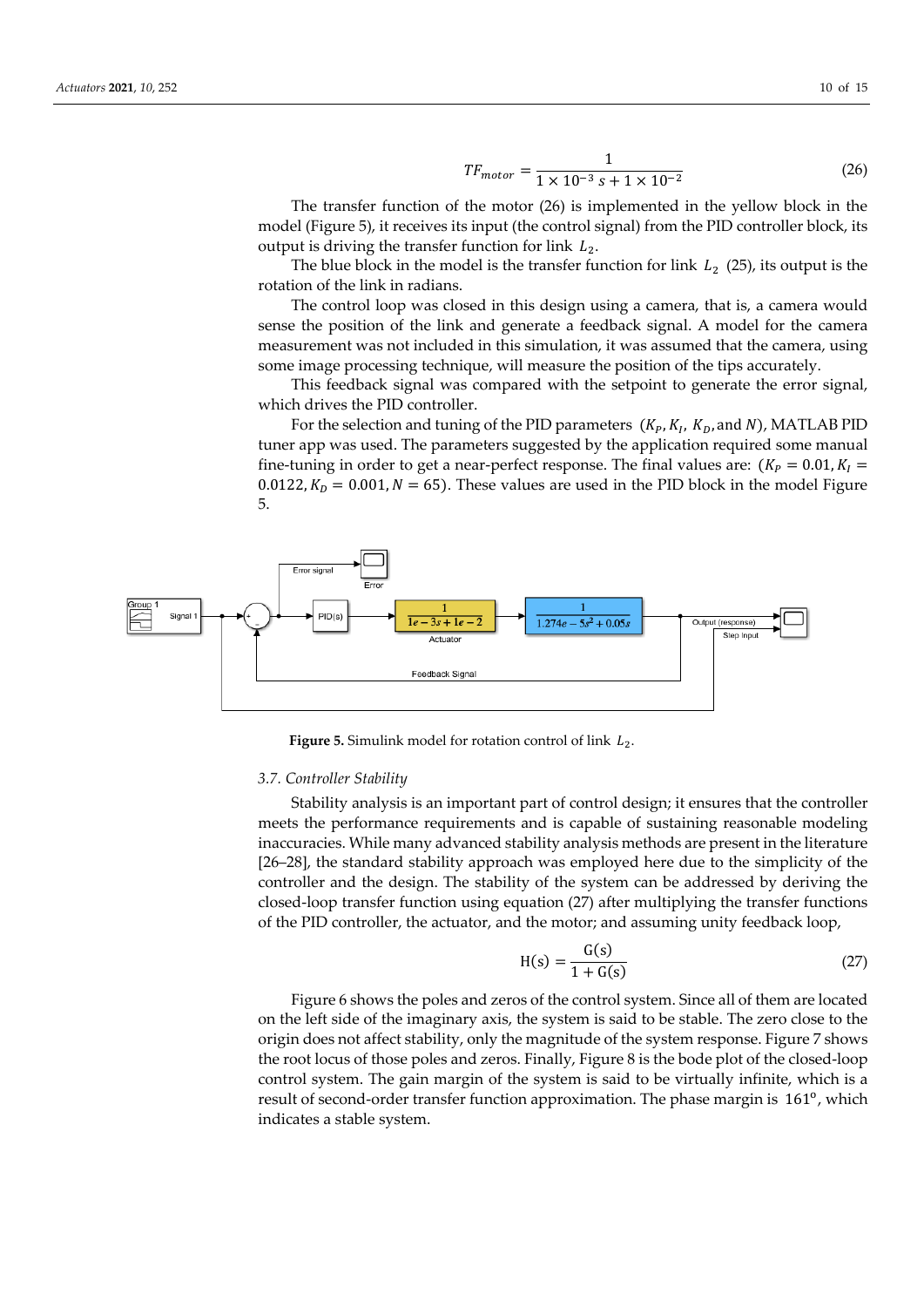

**Figure 6.** Locations of the poles and zeros of the closed-loop control system.



**Figure 7.** Root locus of the closed-loop control system.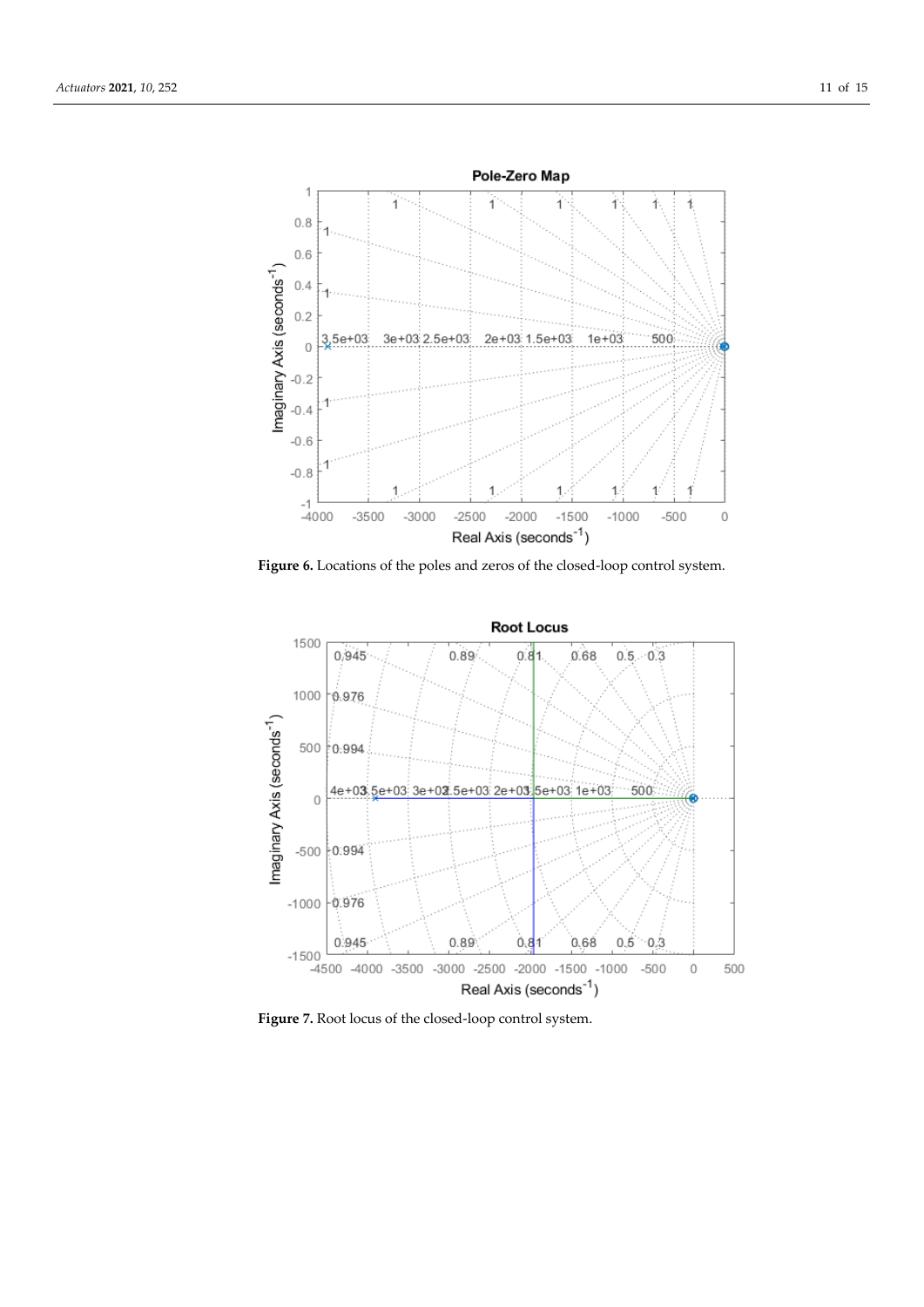

Figure 8. Bode plot of the closed-loop control system showing the gain margin and the phase margin.

## **4. Simulation Results**

Assuming that the link is required to rotate from  $\theta_2 = 0^{\circ}$  to  $\theta_2 = 40^{\circ}$ , a step input block was used to generate this input signal for the system. A plot of the error signal is shown in Figure 9b.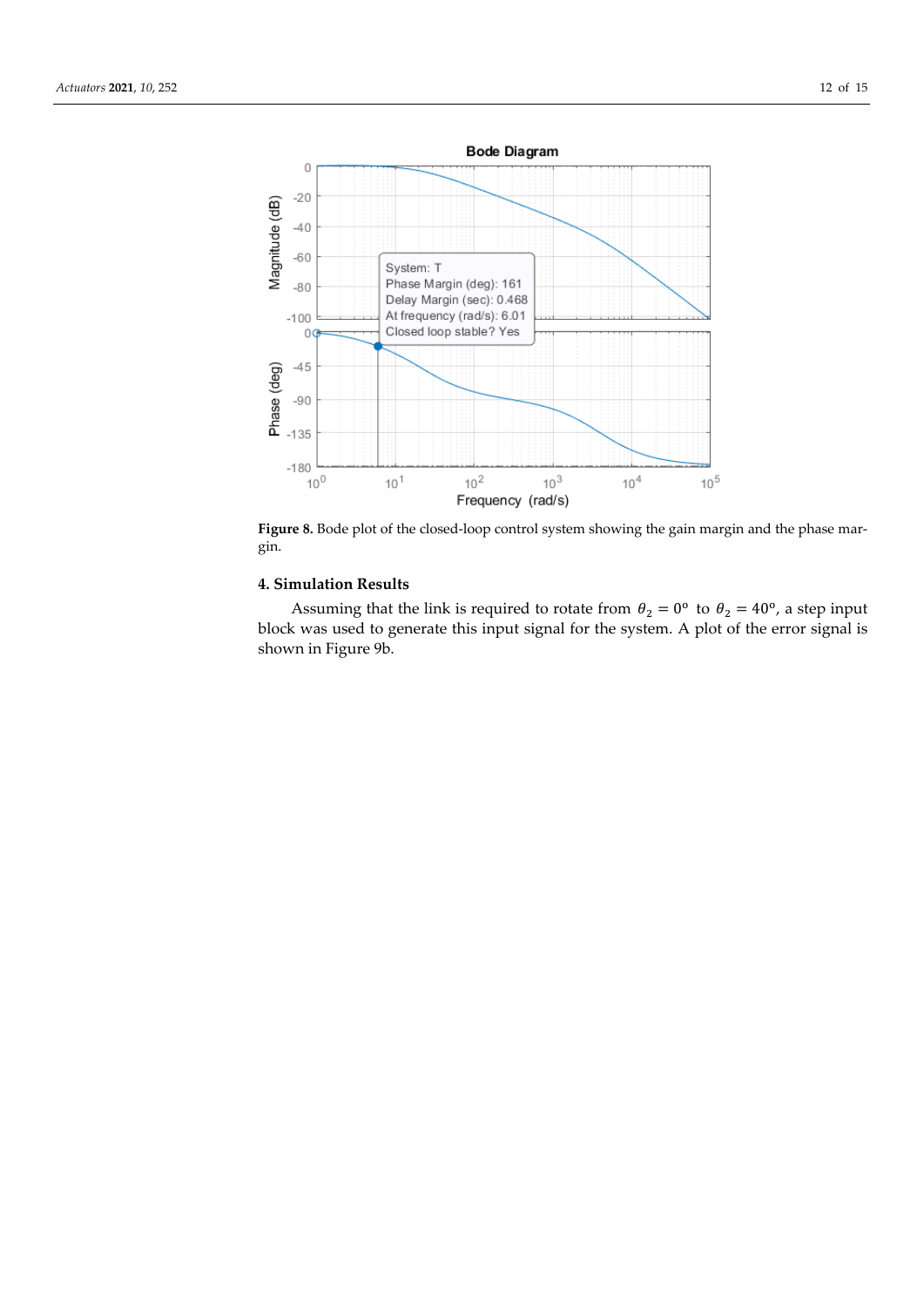

**Figure 9.** Results obtained from the Simulink model: (**a**) The input signal and the output signal for step input; (**b**) The error in position of link *L*<sup>2</sup> for step input; (**c**) Input and output signals for ramp; (**d**) Error signal for ramp signal.

Figure 9c,d show the results for another experiment; link  $L_2$  is to be moved from position  $\theta_2 = 0^{\circ}$  to  $\theta_2 = 40^{\circ}$ , stay still for three seconds, and go back from  $\theta_2 = 40^{\circ}$  to  $\theta_2 = 0^\circ$ . Figure 9c shows the input signal required to achieve this motion. Figure 9d shows the resulting error signal.

### **5. Conclusions**

A three-fingered subsea gripper module design was presented here. Starting with the mechanical design of the module and the fingers. Then, a forward kinematic matrix that can be applied for any of the three fingers was derived and used to plot the workspace. Force analysis was performed. Finally, the moment of inertia and torque control for the second link were discussed.

The performance of the controller can be concluded from Figure 9a,b. The response is quick, the overshoot is minimum, and the steady-state error settles at zero.

However, the overall performance of this gripper module is highly dependent on the stability of the ROV itself. The ROV has to float steadily above the object to allow the camera to get proper coordinates and the gripper to grasp the object.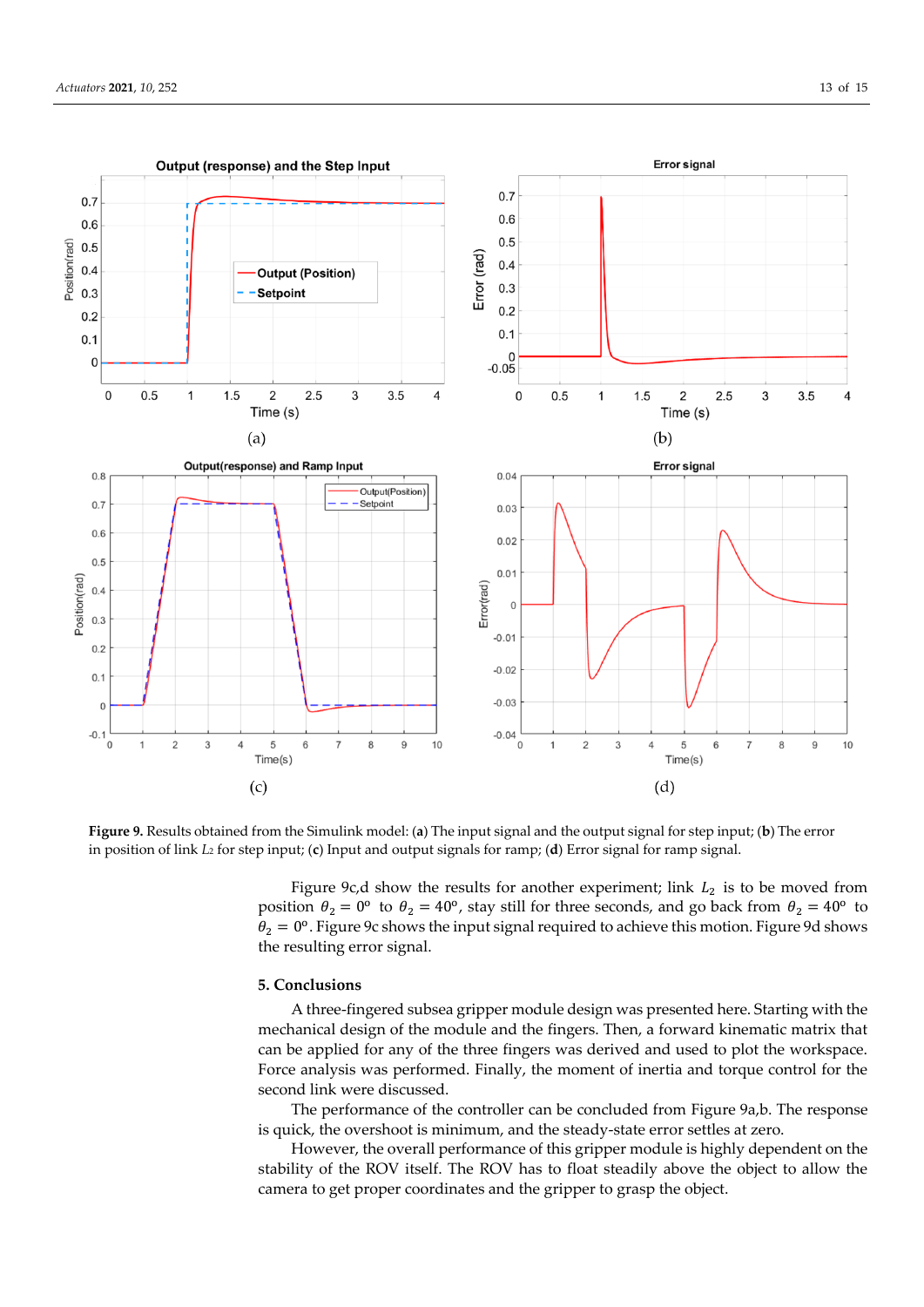The total mass of the module was estimated to be 1.1 kg which is 40% of the mass of the ROV that will carry it. This might draw a challenge for the ROV to maintain its performance and stability and keep up with the new power requirement caused by the extra weight. The estimated cost is acceptable; it is about 30% of the cost of the OpenROV which is reasonable for an enhancement module that adds a new functionality of the ROV.

**Author Contributions:** Conceptualization, N.A.-A. and N.R.; methodology, N.A.-A.; software, N.A.-A.; validation, N.A.-A. and N.R.; formal analysis, N.A.-A.; investigation, N.A.-A.; resources, N.A.-A.; data curation, N.A.-A.; writing—original draft preparation, N.A.-A.; writing—review and editing, N.A.-A. and N.R.; visualization, N.A.-A.; supervision, N.R.; project administration, N.R.; funding acquisition, N.R. All authors have read and agreed to the published version of the manuscript.

**Funding:** This research received no external funding.

**Institutional Review Board Statement:** Not applicable.

**Informed Consent Statement:** Not applicable.

**Conflicts of Interest:** The authors declare no conflict of interest.

#### **References**

- 1. Zain, Z.M.; Noh, M.M.; Ab Rahim, K.A.; Harun, N. Design and development of an X4-ROUSYS V. In Proceedings of the 2016 IEEE International Conference on Underwater System Technology: Theory and Applications (USYS), Penang, Malaysia, 13–14 December 2017; Institute of Electrical and Electronics Engineers Inc.: Piscataway, NJ, USA, 2017; pp. 207–211, doi:10.1109/USYS.2016.7893910.
- 2. Berlian, M.H.; Sahputra, T.E.R.; Ardi, B.J.W.; Dzatmika, L.W.; Besari, A.R.A.; Sudibyo, R.W.; Sukaridhoto, S. Design and implementation of smart environment monitoring and analytics in real-time system framework based on internet of underwater things and big data. In Proceedings of the 2016 International Electronics Symposium (IES) IES 2016, Bali, Indonesia, 29–30 September 2016; Institute of Electrical and Electronics Engineers Inc.: Piscataway, NJ, USA, 2017; pp. 403–408, doi:10.1109/ELECSYM.2016.7861040.
- 3. Quigley, M.; Salisbury, C.; Ng, A.Y.; Salisbury, J.K. Mechatronic design of an integrated robotic hand. *Int. Rob. J. Res.* **2014**, *33*, 706–720, doi:10.1177/0278364913515032.
- 4. Chen, Y.F. Gripping mechanisms for industrial robots: An overview. *Mech. Mach. Theory* **1982**, *17*, 299–311, doi:10.1016/0094- 114X(82)90011-8.
- 5. Licht, S.; Collins, E.; Ballat-Durand, D.; Lopes-Mendes, M. Universal jamming grippers for deep-sea manipulation. In Proceedings of the OCEANS 2016 MTS/IEEE Monterey, Monterey, CA, USA, 19–23, Semptember 2016; IEEE: Piscataway, NJ, USA, 2016; pp. 1–5, doi:10.1109/OCEANS.2016.7761237.
- 6. Shih, C.-L.; Lee, A.Y. Simple Robotic Eye-In-Hand Camera Positioning and Alignment Control Method Based on Parallelogram Features. *Robotics* **2018**, *7*, 31, doi:10.3390/robotics7020031.
- 7. Zhang, B.; Xie, Y.; Zhou, J.; Wang, K.; Zhang, Z. State-of-the-art robotic grippers, grasping and control strategies, as well as their applications in agricultural robots: A review. *Comput. Electron. Agric.* **2020**, *177*, 105694, doi:10.1016/j.compag.2020.105694.
- 8. Tai, K.; El-Sayed, A.-R.; Shahriari, M.; Biglarbegian, M.; Mahmud, S. State of the Art Robotic Grippers and Applications. *Robotics* **2016**, *5*, 11, doi:10.3390/robotics5020011.
- 9. Chen, S.; Pang, Y.; Yuan, H.; Tan, X.; Cao, C. Smart Soft Actuators and Grippers Enabled by Self-Powered Tribo-Skins. *Adv. Mater. Technol.* **2020**, *5*, 1901075, doi:10.1002/admt.201901075.
- 10. Liu, S.; Wang, S.; Xuan, S.; Zhang, S.; Fan, X.; Jiang, H.; Song, P.; Gong, X. Highly Flexible Multilayered e-Skins for Thermal-Magnetic-Mechanical Triple Sensors and Intelligent Grippers. *ACS Appl. Mater. Interfaces* **2020**, *12*, 15675–15685, doi:10.1021/acsami.9b23547.
- 11. Achilli, G.; Valigi, M.; Salvietti, G.; Malvezzi, M. Design of Soft Grippers with Modular Actuated Embedded Constraints. *Robotics* **2020**, *9*, 105, doi:10.3390/robotics9040105.
- 12. Vedhagiri, G.P.J.; Prituja, A.V.; Li, C.; Zhu, G.; Thakor, N.V.; Ren, H. Pinch Grasp and Suction for Delicate Object Manipulations Using Modular Anthropomorphic Robotic Gripper with Soft Layer Enhancements. *Robotics* **2019**, *8*, 67, doi:10.3390/robotics8030067.
- 13. Hussain, I.; Al-Ketan, O.; Renda, F.; Malvezzi, M.; Prattichizzo, D.; Seneviratne, L.; Abu Al-Rub, R.K.; Gan, D. Design and prototyping soft–rigid tendon-driven modular grippers using interpenetrating phase composites materials. *Int. Rob. J. Res.* **2020**, *39*, 1635–1646, doi:10.1177/0278364920907697.
- 14. Chen, R.; Wu, L.; Sun, Y.; Chen, J.-Q.; Guo, J.-L. Variable stiffness soft pneumatic grippers augmented with active vacuum adhesion*. Smart Mater. Struct.* **2020**, *29*, 105028, doi:10.1088/1361-665X/aba848.
- 15. Palli, G.; Pirozzi, S. A tactile-basedwire manipulation system for manufacturing applications. *Robotics* **2019**, *8*, 46, doi:10.3390/ROBOTICS8020046.